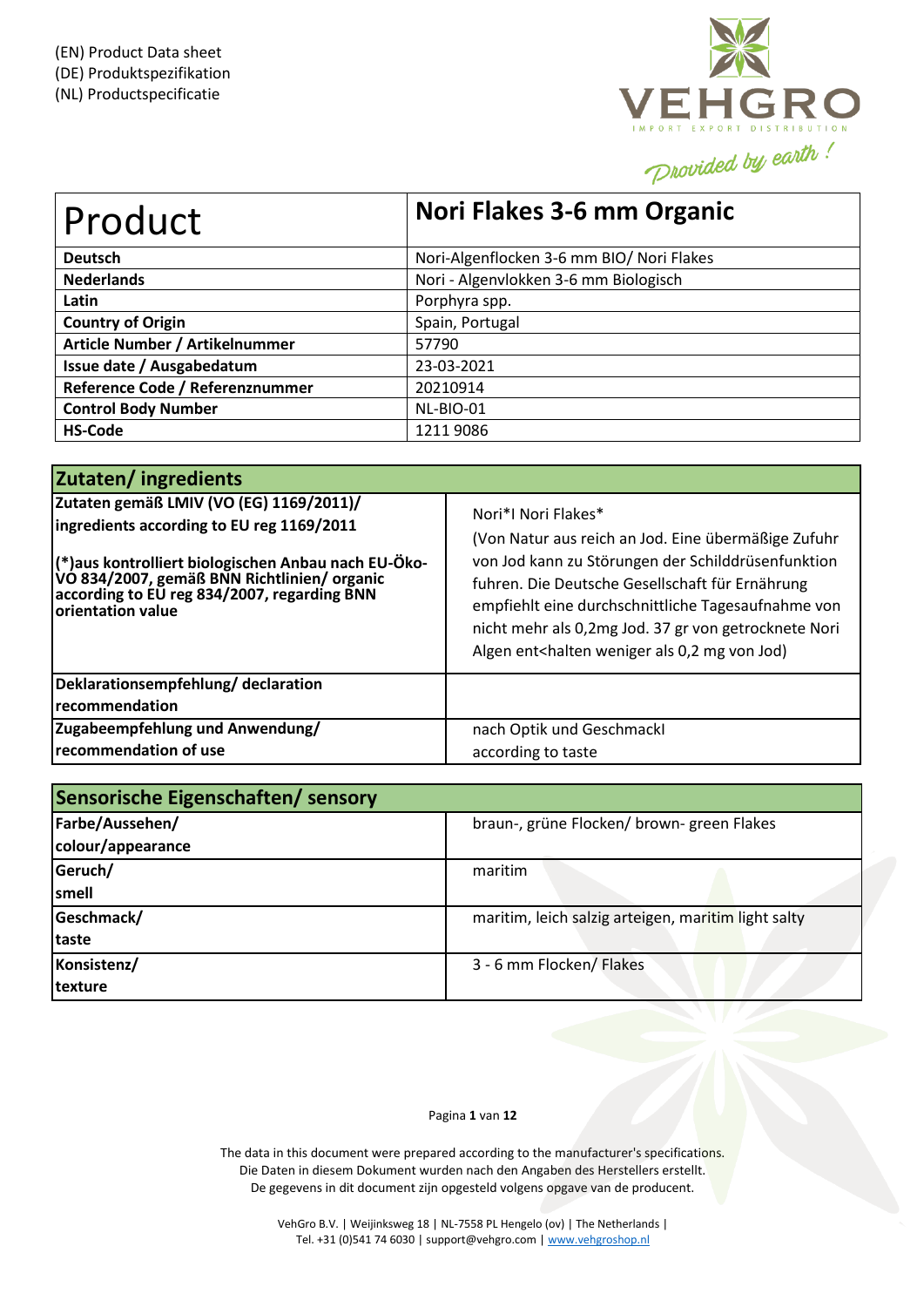

| Weitere Informationen/additional information                                                                                  |                                                                                   |  |  |  |  |
|-------------------------------------------------------------------------------------------------------------------------------|-----------------------------------------------------------------------------------|--|--|--|--|
| <b>Halal</b>                                                                                                                  | nein/no                                                                           |  |  |  |  |
| <b>Kosher</b>                                                                                                                 | nein/ no                                                                          |  |  |  |  |
| Ionisierende Strahlen/irradiation                                                                                             | Das Produkt wurde zu keinem Zeitpunkt mit<br>ionisierenden<br>Strahlen behandelt. |  |  |  |  |
| Begasung/fumigation                                                                                                           | Das Produkt wurde zu keinem Zeitpunkt<br>begast. Product is not fumigated.        |  |  |  |  |
| Geeignet für vegetarische Ernährung/ suitable for<br>vegetarian nutrition                                                     | ja/ yes                                                                           |  |  |  |  |
| Geeignet für vegane Ernährung/ suitable for vegan<br>nutrition                                                                | ja/ yes                                                                           |  |  |  |  |
| Keimreduzierung/germ reduction                                                                                                |                                                                                   |  |  |  |  |
| Nanopartikel enthalten/ contains nanoparticles                                                                                | nein/ no                                                                          |  |  |  |  |
| <b>Novel food</b>                                                                                                             | k.A                                                                               |  |  |  |  |
| <b>Active principles</b>                                                                                                      | nein/ no                                                                          |  |  |  |  |
| Besorgniserregende Stoffe gemäß REACH-<br>Verordnung/ SVHC (Substances of Very High Concern)<br>according to REACH regulation | keine/ non                                                                        |  |  |  |  |
| Siebung/ sieving                                                                                                              | $3 - 6$ mm                                                                        |  |  |  |  |
| Siebgröße/ sieve size                                                                                                         | nach Anforderung                                                                  |  |  |  |  |
| Dauermagnet/ magnet                                                                                                           | no                                                                                |  |  |  |  |
| Magnetstärke (Gauss)/ magnet power                                                                                            | keine Angabe/ no information                                                      |  |  |  |  |
| Allmetallabscheidung/ metal detector                                                                                          | keine Angabe/ no information                                                      |  |  |  |  |
| FE in mm                                                                                                                      | keine Angabe/ no information                                                      |  |  |  |  |
| <b>NFE</b> in mm                                                                                                              | keine Angabe/ no information                                                      |  |  |  |  |
| SS in mm                                                                                                                      | keine Angabe/ no information                                                      |  |  |  |  |
| andere Fremdkörpervermeidungsmaßnahmen/other<br>meassures to avoid foreign bodies                                             | keine Angabe/ no information                                                      |  |  |  |  |

# Pagina **2** van **12**

The data in this document were prepared according to the manufacturer's specifications. Die Daten in diesem Dokument wurden nach den Angaben des Herstellers erstellt. De gegevens in dit document zijn opgesteld volgens opgave van de producent.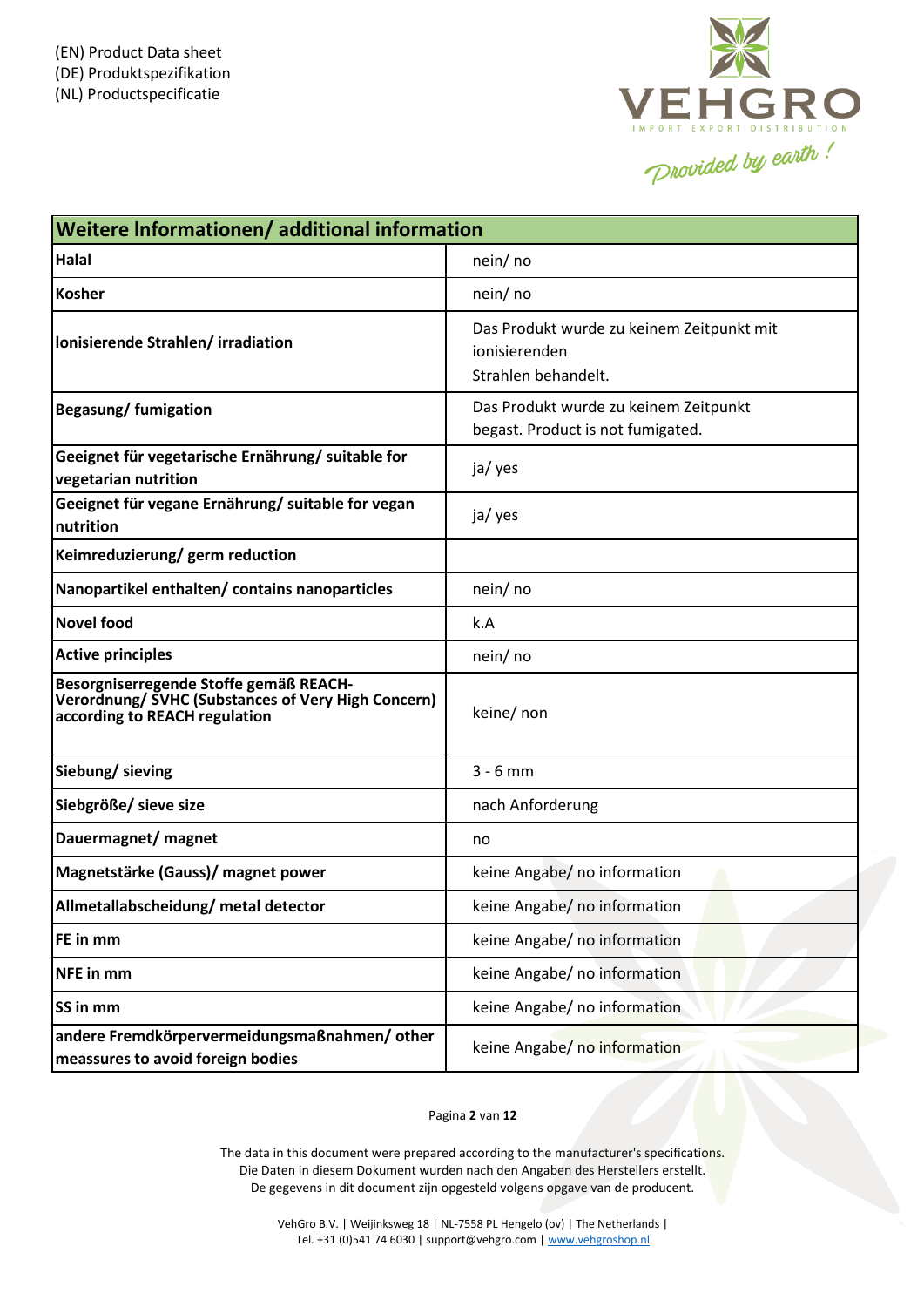

| Mindesthaltbarkeit/ shelf life                                                   | 24 Monate/ months                                              |
|----------------------------------------------------------------------------------|----------------------------------------------------------------|
| Restlaufzeit bei Auslieferung/remaining time                                     | 6 Monate/ months                                               |
| Lagertemperatur/ storrage temperature                                            | Raumtemperatur/ ambient temperature                            |
| Lichtverhälnisse/ lightning conditions                                           | Lichtgeschützt lagern/ store protected from direct<br>sunlight |
| Luftfeuchtigkeit/ humidity                                                       | <65%                                                           |
| Pflanzlich und/oder synthetischer Ursprung/ vegetal<br>and/or synthetical origin | Pflanzlich/ vegetal                                            |
| tierisches Fett enthalten/ contains animal fat                                   | nein/ no                                                       |
| pflanzliches Öl/Fett hinzugefugt/vegetable fat/oil<br>added                      | nein/ no                                                       |
| Palmfett sowie Derivate hinzugefügt/ added palm fat<br>as well as derivates      | nein/ no                                                       |
| Alkoholfrei/ alcohol-free                                                        | ja/ yes                                                        |
| Diacethylfrei/ diacethyl-free                                                    | ja/ yes                                                        |

Pagina **3** van **12**

The data in this document were prepared according to the manufacturer's specifications. Die Daten in diesem Dokument wurden nach den Angaben des Herstellers erstellt. De gegevens in dit document zijn opgesteld volgens opgave van de producent.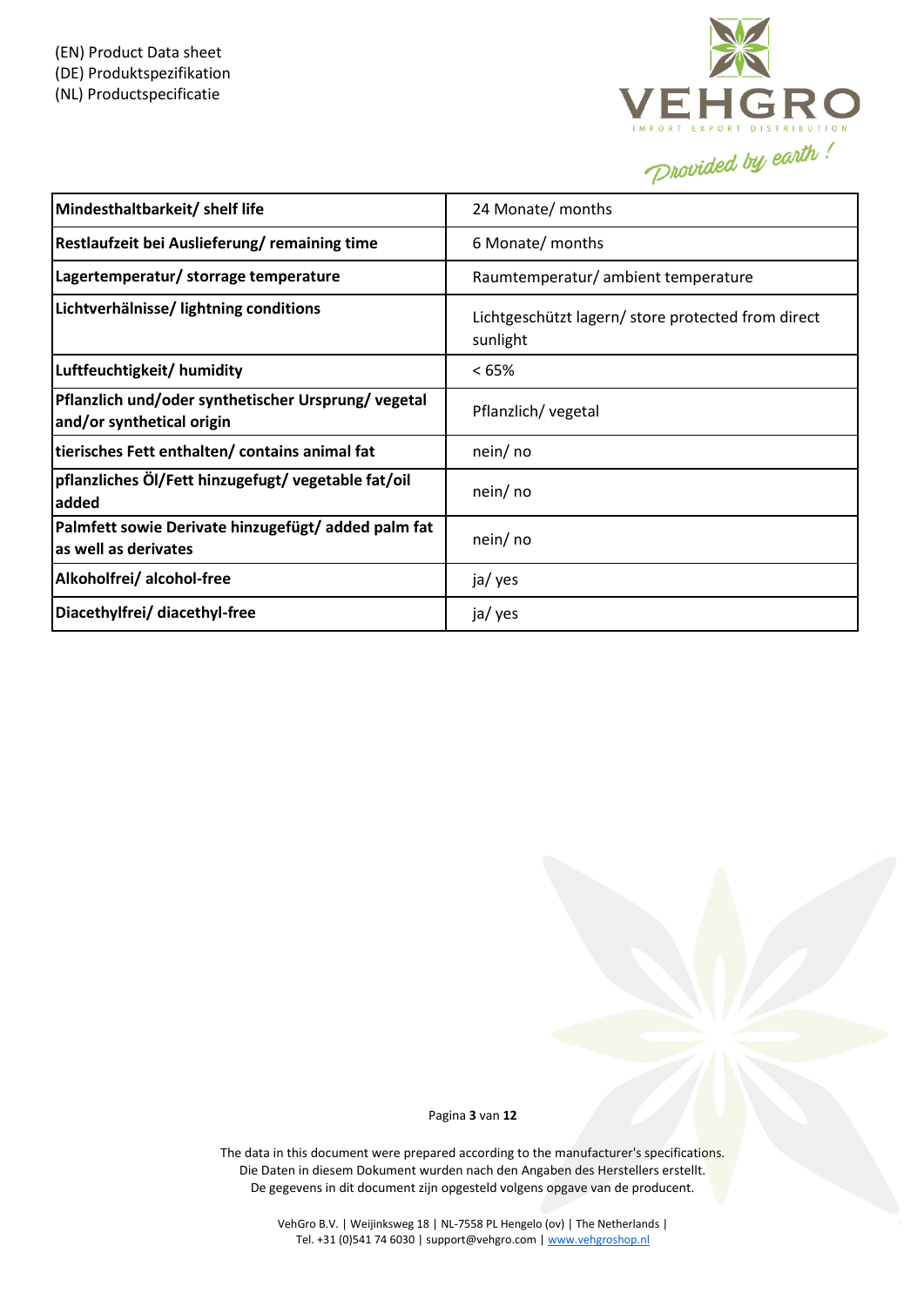

| Chemisch/Physikalische Daten / chemical/physical data |                              |  |  |  |
|-------------------------------------------------------|------------------------------|--|--|--|
| Reinheitsgehalt/ purity (%)                           | 97,00                        |  |  |  |
| Restfeuchte/ moisture (%)                             | $< 12 \%$                    |  |  |  |
| Asche/ ash (%)                                        | keine Angabe/ no information |  |  |  |
| Säureunlösliche Asche/ acid-insoluble ash (%)         | keine Angabe/ no information |  |  |  |
| pH-Wert/ pH level                                     | keine Angabe/ no information |  |  |  |
| Ätherischer Ölgehalt/ essential oil content (%)       | keine Angabe/ no information |  |  |  |
| Viskosität/ viscosity (mPas)                          | keine Angabe/ no information |  |  |  |
| Dichte/ density (g/L)                                 | keine Angabe/ no information |  |  |  |
| <b>ASTA</b>                                           | keine Angabe/ no information |  |  |  |
| Schärfe nach SCU/ spiciness by scoville               | keine Angabe/ no information |  |  |  |
| Piperingehalt/ content of piperine (%)                | keine Angabe/ no information |  |  |  |
| Capsaicingehalt/ content of capsaicin (%)             | keine Angabe/ no information |  |  |  |
| Rehydrationsverhältnis/rehydration                    | 1/5                          |  |  |  |

Pagina **4** van **12**

The data in this document were prepared according to the manufacturer's specifications. Die Daten in diesem Dokument wurden nach den Angaben des Herstellers erstellt. De gegevens in dit document zijn opgesteld volgens opgave van de producent.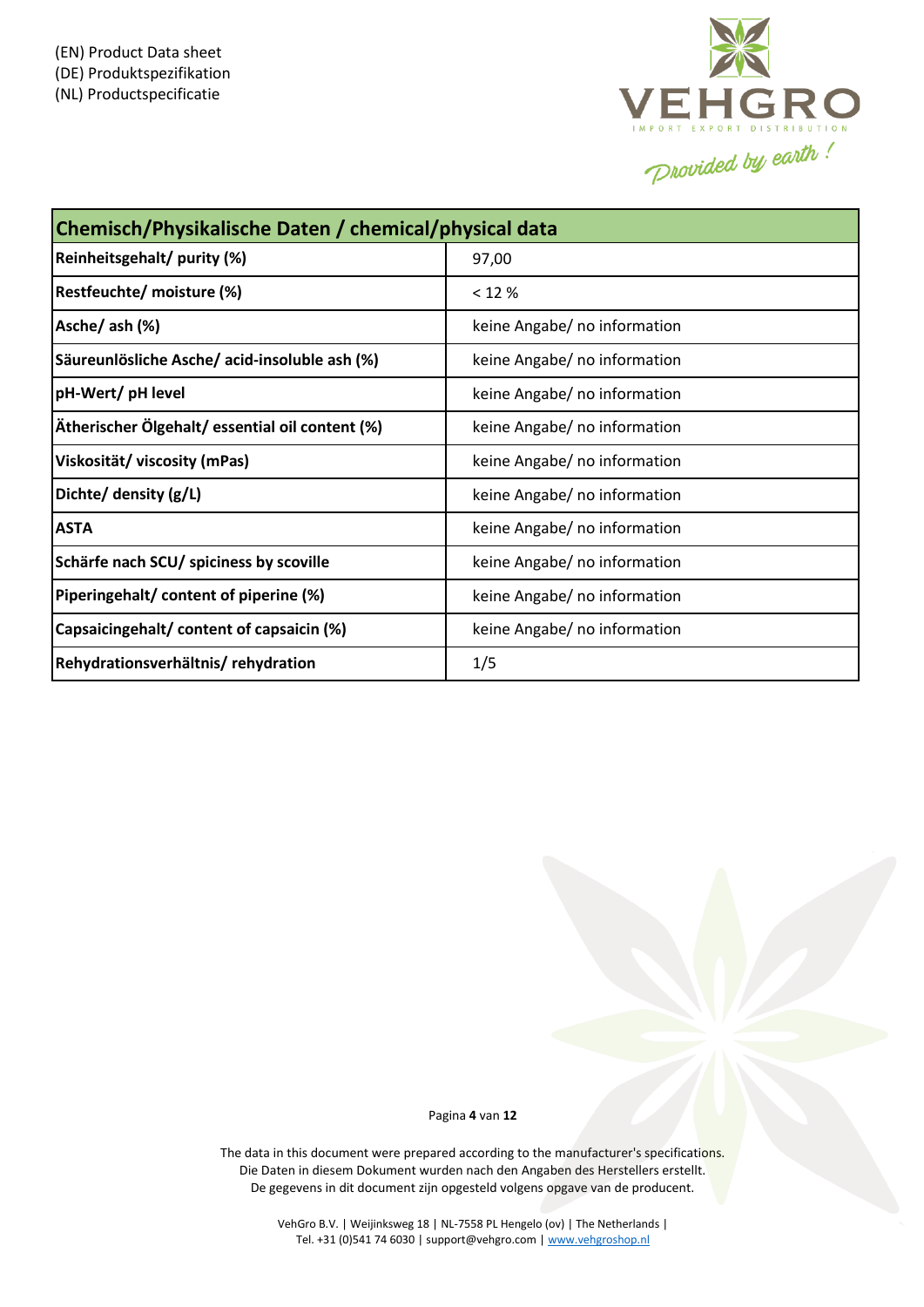

| Mikrobiologie/ microbiology                                                                       |               |  |  |  |
|---------------------------------------------------------------------------------------------------|---------------|--|--|--|
| Gesamtkeimzahl/ total plate count (kbE/g / cfu/g)                                                 | < 10.000.000  |  |  |  |
| Hefen/ yeasts (kbE/g / cfu/g)                                                                     | < 500.000     |  |  |  |
| Schimmel/ moulds (kbE/g / cfu/g)                                                                  | < 500.000     |  |  |  |
| Bacillus cereus (kbE/g / cfu/g)                                                                   | < 10.000      |  |  |  |
| Staphyloccocus aureus (kbE/g / cfu/g)                                                             | < 1.000       |  |  |  |
| Sulfit reduzierende Clostridien/ sulphite reducing<br>clostridia (kbE/g / cfu/g)                  | < 10.000      |  |  |  |
| Escherichia coli (kbE/g / cfu/g)                                                                  | < 100         |  |  |  |
| Salmonella                                                                                        | $n.n$ in 25 g |  |  |  |
| Enterobacteriaceae (kbE/g / cfu/g)                                                                |               |  |  |  |
| Anaerobe thermophile Sporenbildner/ thermophilic<br>anaerobic spore formers ( $k$ bE/g / cfu/g)   |               |  |  |  |
| Aerobe thermophile Sporenbildner/thermophilic<br>aerobic spore formers ( $k$ bE/g / cfu/g)        |               |  |  |  |
| die Algen werden im Atlantik produziert, Allergene Einträge Weichtiere, Fisch, Krustentie möglich |               |  |  |  |

Pagina **5** van **12**

The data in this document were prepared according to the manufacturer's specifications. Die Daten in diesem Dokument wurden nach den Angaben des Herstellers erstellt. De gegevens in dit document zijn opgesteld volgens opgave van de producent.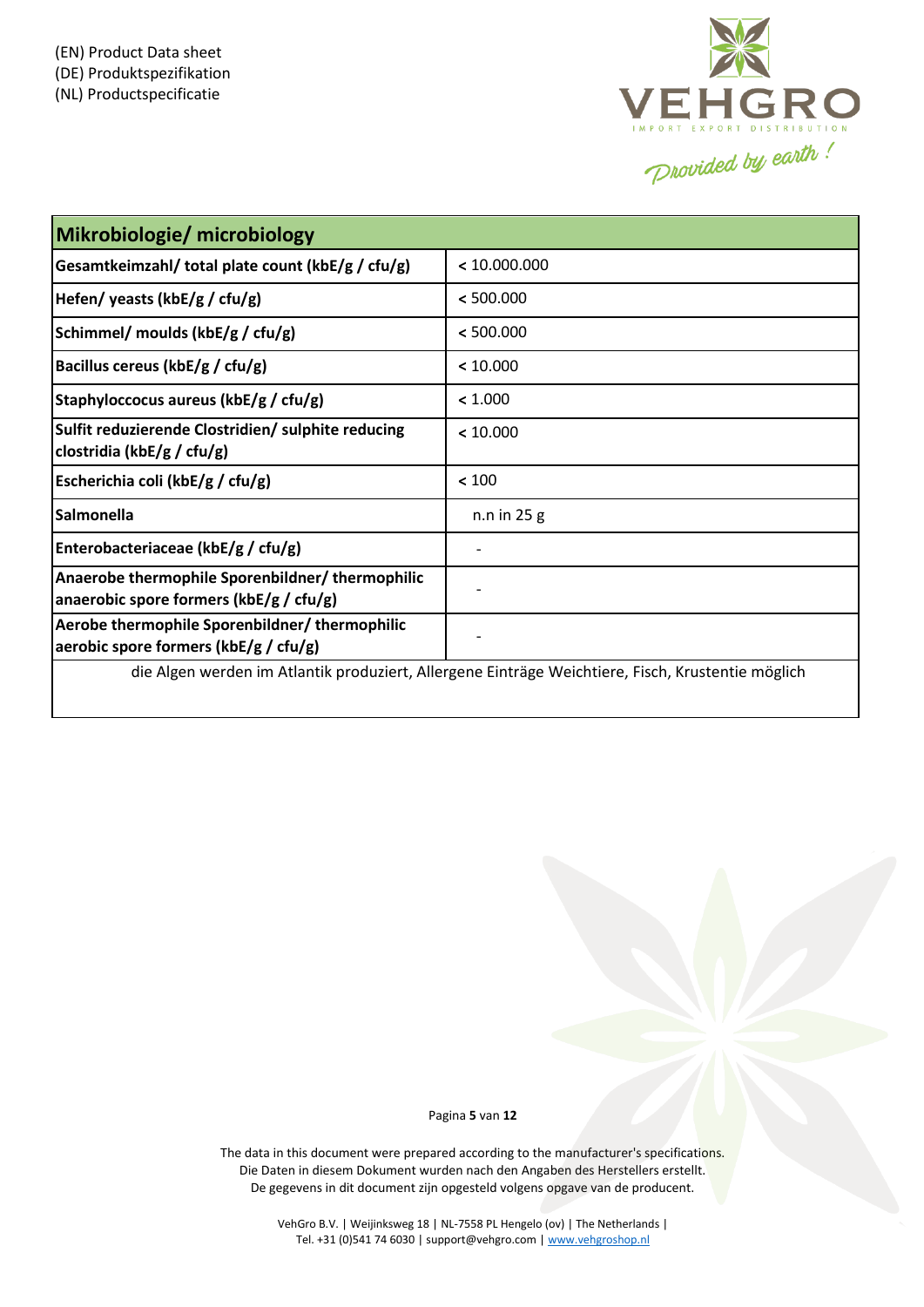

| <b>Allergene/allergens</b>                                                                                                                                                                                                                                                                                                                                                                                                                                                                                      |                      |                           |                                          |                                                            |                                          |                                                                |                 |
|-----------------------------------------------------------------------------------------------------------------------------------------------------------------------------------------------------------------------------------------------------------------------------------------------------------------------------------------------------------------------------------------------------------------------------------------------------------------------------------------------------------------|----------------------|---------------------------|------------------------------------------|------------------------------------------------------------|------------------------------------------|----------------------------------------------------------------|-----------------|
| Bei allen präventiven Maßnahmen und Erfahrungswerten kann die<br>Abwesenheit von allergenen Stoffen im Spuren-bereich nicht zu<br>100% garantiert werden. Eine Kreuzkontamination kann bereits<br>auf dem Feld, zum Zeitpunkt der Ernte, Transport etc.<br>stattgefunden haben.<br>For all preventive measures taken and experience, the absence of<br>traces of allergenic substances can not be guaranteed 100%. cross-<br>contamination may have occurred already in the field, at harvest,<br>transport etc | enthalten/containing | Frei von/ free from (ppm) | Als Spur enthalten/ with traces<br>(ppm) | Als Kontamination enthalten /<br>cross-contamination (ppm) | Im Betrieb im Einsatz<br>used in factory | Auf gleicher Produktionslinie/<br>used on same production line | Bemerkung/notes |
| Glutenhaltiges Getreide, namentlich Weizen, Roggen,<br>Gerste, Hafer, Dinkel, Kamut oder Hybridstämme davon,<br>sowie daraus hergestellte Erzeugnisse/<br>cereals containing gluten (namely: wheat, rye, barley, oat,<br>spelt, kamut or hybrids) and products thereof                                                                                                                                                                                                                                          | nein/<br>no          | ja/ yes<br>< 20           | nein/<br>no                              | nein/<br>no                                                | ja/yes                                   | nein/<br>no                                                    |                 |
| Krebstiere und daraus gewonnene Erzeugnisse/<br>crustaceans and products thereof                                                                                                                                                                                                                                                                                                                                                                                                                                | nein/<br>no          | nein/<br>no               |                                          | ja/ yes<br>>100                                            | ja/yes                                   | ja/ yes                                                        |                 |
| Eier und daraus gewonnene Erzeugnisse/<br>egg and products thereof                                                                                                                                                                                                                                                                                                                                                                                                                                              | nein/<br>no          | ja/ yes<br>< 20           | nein/<br>no                              | nein/<br>no                                                | nein/<br>no                              | nein/<br>no                                                    |                 |
| Fische und daraus gewonnene Erzeugnisse/<br>fish and products thereof                                                                                                                                                                                                                                                                                                                                                                                                                                           | nein/<br>no          | nein/<br>no               | nein/<br>no                              | ja/ yes<br>>1000                                           | ja/ yes ja/ yes                          |                                                                |                 |
| Erdnüsse und daraus gewonnene Erzeugnisse/<br>peanuts and products thereof                                                                                                                                                                                                                                                                                                                                                                                                                                      | nein/<br>no          | ja/ yes<br>< 8            | nein/<br>no                              | nein/<br>no                                                | nein/<br>no                              | nein/<br>no                                                    |                 |
| Sojabohnen und daraus gewonnene Erzeugnisse/<br>soy beans and products thereof                                                                                                                                                                                                                                                                                                                                                                                                                                  | nein/<br>no          | ja/ yes<br>$25$           | nein/<br>no                              | nein/<br>no                                                | ja/ yes                                  | nein/<br>no                                                    |                 |
| Milch und daraus gewonnene Erzeugnisse<br>(einschließlich<br>laktose)/                                                                                                                                                                                                                                                                                                                                                                                                                                          | nein/<br>no          | ja/ yes<br>$50$           | nein/<br>no                              | nein/<br>no                                                | nein/<br>no                              | nein/<br>no                                                    |                 |
| Schalenfruchte (Mandeln, Hasel-, Walnüsse, Pistazien, u. a.)<br>und daraus hergestellte Erzeugnisse/<br>nuts (namely: almonds, hazelnut, walnut, pistachio, a.o.)<br>and products thereof                                                                                                                                                                                                                                                                                                                       | nein/<br>no          | ja/ yes<br>$<15$          | nein/<br>no                              | nein/<br>no                                                | ja/ yes                                  | nein/<br>no                                                    |                 |
| Sellerie und daraus hergestellte Erzeugnisse/<br>celery and products thereof                                                                                                                                                                                                                                                                                                                                                                                                                                    | nein/<br>no          | ja/ yes<br>$<15$          | nein/<br>no                              | nein/<br>no                                                | ja/ yes                                  | nein/<br>no                                                    |                 |

### Pagina **6** van **12**

The data in this document were prepared according to the manufacturer's specifications. Die Daten in diesem Dokument wurden nach den Angaben des Herstellers erstellt. De gegevens in dit document zijn opgesteld volgens opgave van de producent.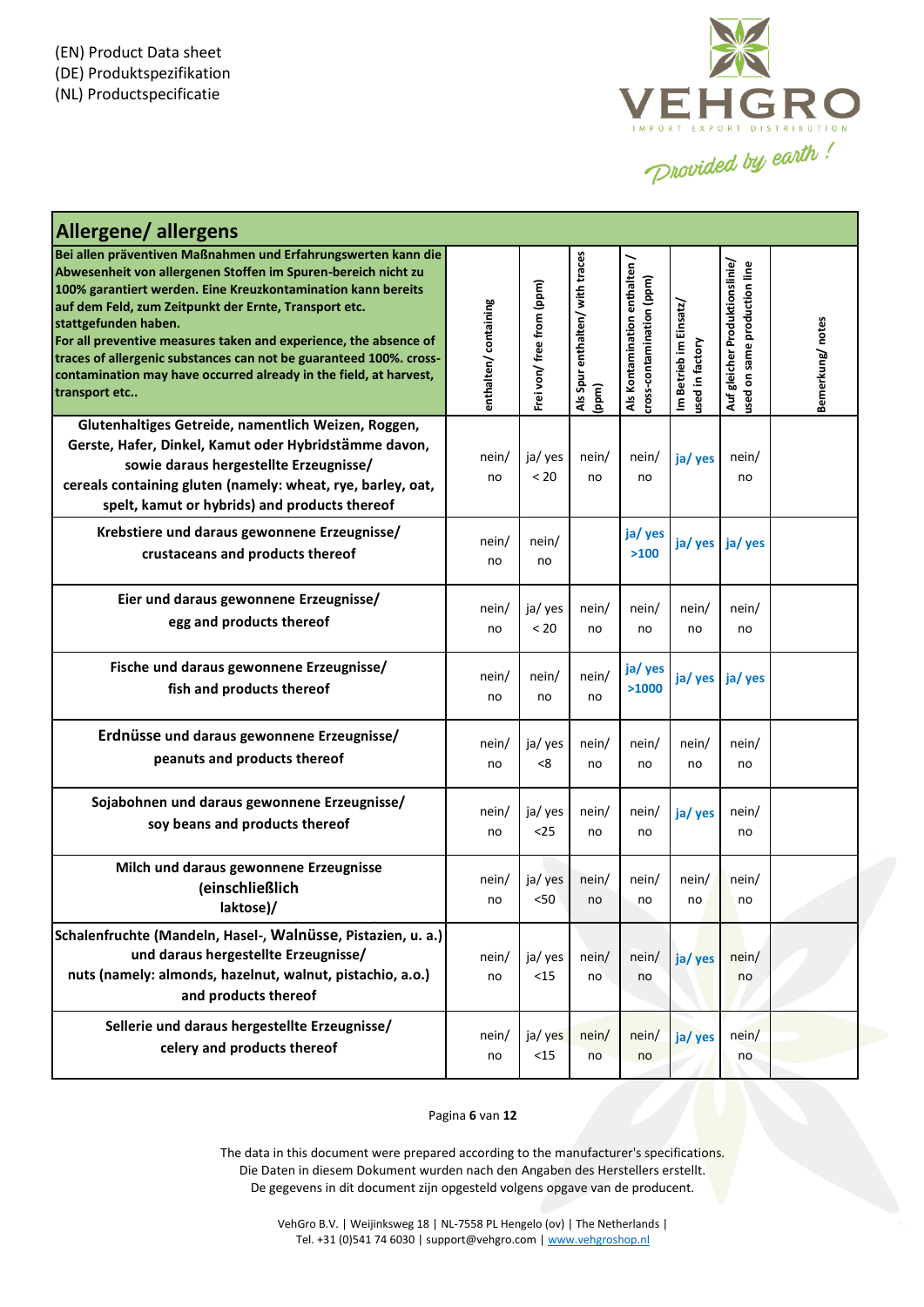

| Senf und daraus hergestellte Erzeugnisse/<br>mustard and products thereof            |                     | nein/<br>no        | ja/ yes<br>$<15$ | nein/<br>no | nein/<br>no | ja/ yes     | nein/<br>no |  |
|--------------------------------------------------------------------------------------|---------------------|--------------------|------------------|-------------|-------------|-------------|-------------|--|
| Sesamsamen und daraus hergestellte Erzeugnisse/<br>sesame seeds and products thereof |                     | nein/<br>no        | ja/ yes<br>< 10  | nein/<br>no | nein/<br>no | nein/<br>no | nein/<br>no |  |
| Schwefeldioxid und Sulfite/<br>sulphur dioxide and sulphites                         |                     | nein/<br>no        | ja/ yes<br>< 10  | nein/<br>no | nein/<br>no | nein/<br>no | nein/<br>no |  |
| Lupinen und daraus hergestellte Erzeugnisse/<br>lupin and products thereof           |                     | nein/<br>no        | ja/ yes<br>$20$  | nein/<br>no | nein/<br>no | nein/<br>no | nein/<br>no |  |
| Weichtiere und daraus hergestellte Erzeugnisse/<br>molluscs and products thereof     |                     | nein/<br>no        | ja/ yes<br>$20$  | nein/<br>no | nein/<br>no | ja/ yes     | ja/ yes     |  |
| Sojaöl/ soya oil                                                                     | enthalten/contains  |                    |                  |             |             |             |             |  |
| Sojalecithin/ soya lecithin                                                          | enthalten/ contains | nein/no<br>nein/no |                  |             |             |             |             |  |
| <b>Saccharose</b>                                                                    | enthalten/ contains | nein/no            |                  |             |             |             |             |  |
| <b>Fructose</b>                                                                      | enthalten/contains  | nein/no            |                  |             |             |             |             |  |
| Rindfleisch/beef                                                                     | enthalten/contains  | nein/no            |                  |             |             |             |             |  |
| Rind, sonstige/ cattle<br>derivates                                                  | enthalten/ contains | nein/ no           |                  |             |             |             |             |  |
| Schweinefleisch/pork                                                                 | enthalten/contains  | nein/no            |                  |             |             |             |             |  |
| Schwein, sonstige/ pig<br>derivates                                                  | enthalten/contains  | nein/ no           |                  |             |             |             |             |  |
| Geflügelfleisch/ poultry                                                             | enthalten/ contains | nein/no            |                  |             |             |             |             |  |
| Geflügel, sonstige/ poultry<br>derivates                                             | enthalten/contains  | nein/ no           |                  |             |             |             |             |  |
| Mais/corn                                                                            | enthalten/ contains | nein/no            |                  |             |             |             |             |  |
| Kakao/ cacao                                                                         | enthalten/ contains | nein/no            |                  |             |             |             |             |  |
| Hülsenfrüchte/ legumes                                                               | enthalten/ contains | nein/no            |                  |             |             |             |             |  |
| Hefe/ yeast                                                                          | enthalten/ contains | nein/no            |                  |             |             |             |             |  |
| Senföl/ mustard oleoresin                                                            | enthalten/contains  | nein/no            |                  |             |             |             |             |  |

# Pagina **7** van **12**

The data in this document were prepared according to the manufacturer's specifications. Die Daten in diesem Dokument wurden nach den Angaben des Herstellers erstellt. De gegevens in dit document zijn opgesteld volgens opgave van de producent.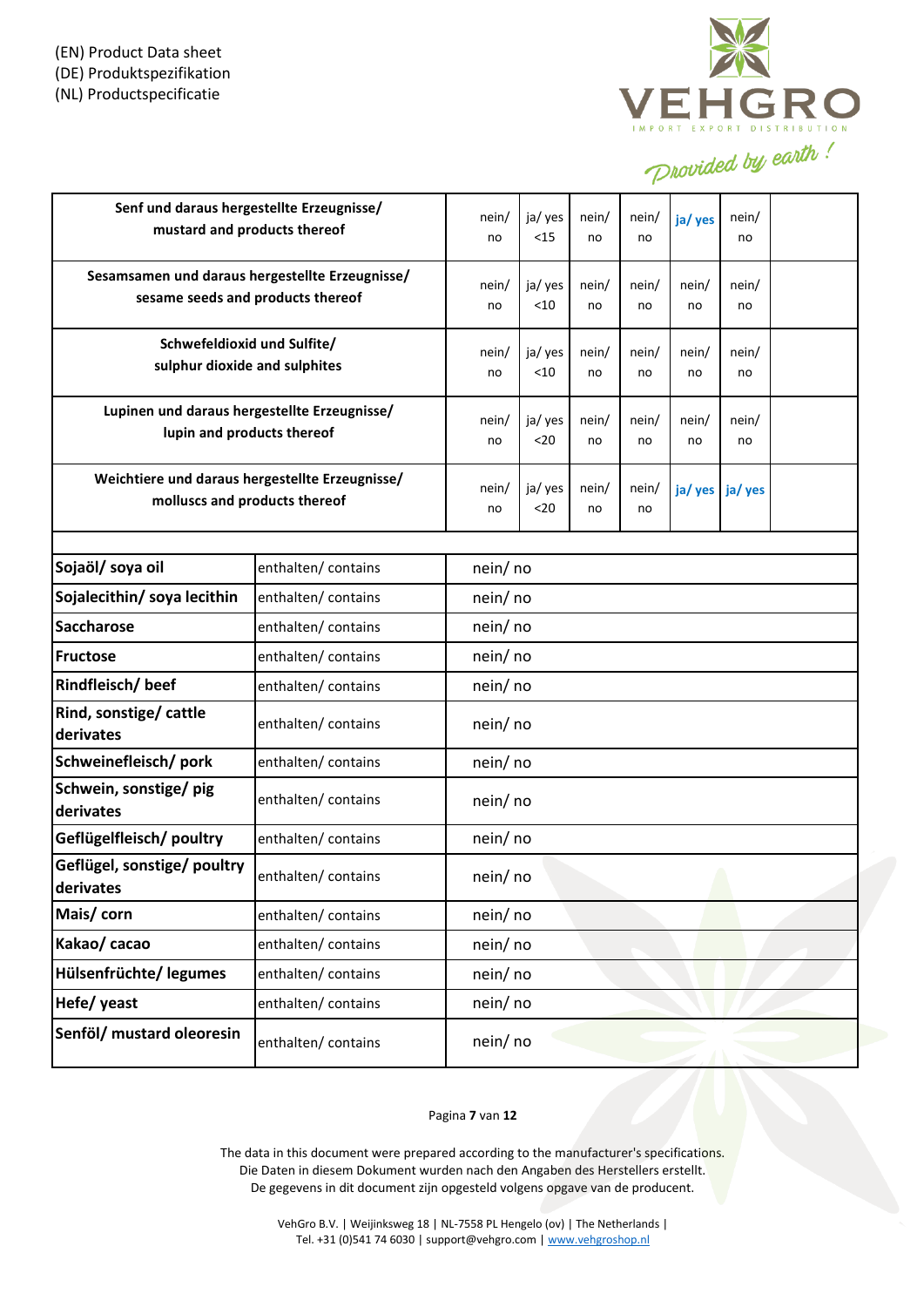

| Lactose                                                         | enthalten/ contains | nein/ no |
|-----------------------------------------------------------------|---------------------|----------|
| Glutamate, zugesetzt/<br>glutamate, added                       | enthalten/contains  | nein/ no |
| Glutamate, natürlicher<br>Gehalt/ glutamate, natural<br>content | enthalten/ contains | nein/no  |
| <b>BHA-BHT</b><br>(E320-E321)                                   | enthalten/contains  | nein/no  |
| Benzoesäure/ benzoic acid                                       | enthalten/ contains | nein/ no |
| Parabene/ parabens<br>(E214-E219)                               | enthalten/contains  | nein/no  |
| Azofarbstoffe/ azo dyes                                         | enthalten/ contains | nein/no  |
| Tartrazine/ tartrazin (E102)                                    | enthalten/ contains | nein/no  |
| Gelborange/<br>sunset yellow                                    | enthalten/contains  | nein/no  |
| Azorubine/<br>azorubin (E122)                                   | enthalten/contains  | nein/no  |
| Amarante/<br>amaranth (E123)                                    | enthalten/ contains | nein/no  |
| Cochenillerot/<br>cochenille red A (E124)                       | enthalten/ contains | nein/no  |
| Sorbinsäure/ sorbic acid                                        | enthalten/contains  | nein/no  |
| Zimt/ cinnamon                                                  | enthalten/ contains | nein/ no |
| Vanillin                                                        | enthalten/ contains | nein/no  |
| <b>Umbelliferae</b>                                             | enthalten/contains  | nein/ no |
| Koriander/coriander                                             | enthalten/ contains | nein/no  |
| Sellerieöl ,- oleoresin/<br>celery oil, celery oleoresin        | enthalten/ contains | nein/no  |
| Milchprotein/ milk protein                                      | enthalten/contains  | nein/no  |

# Pagina **8** van **12**

The data in this document were prepared according to the manufacturer's specifications. Die Daten in diesem Dokument wurden nach den Angaben des Herstellers erstellt. De gegevens in dit document zijn opgesteld volgens opgave van de producent.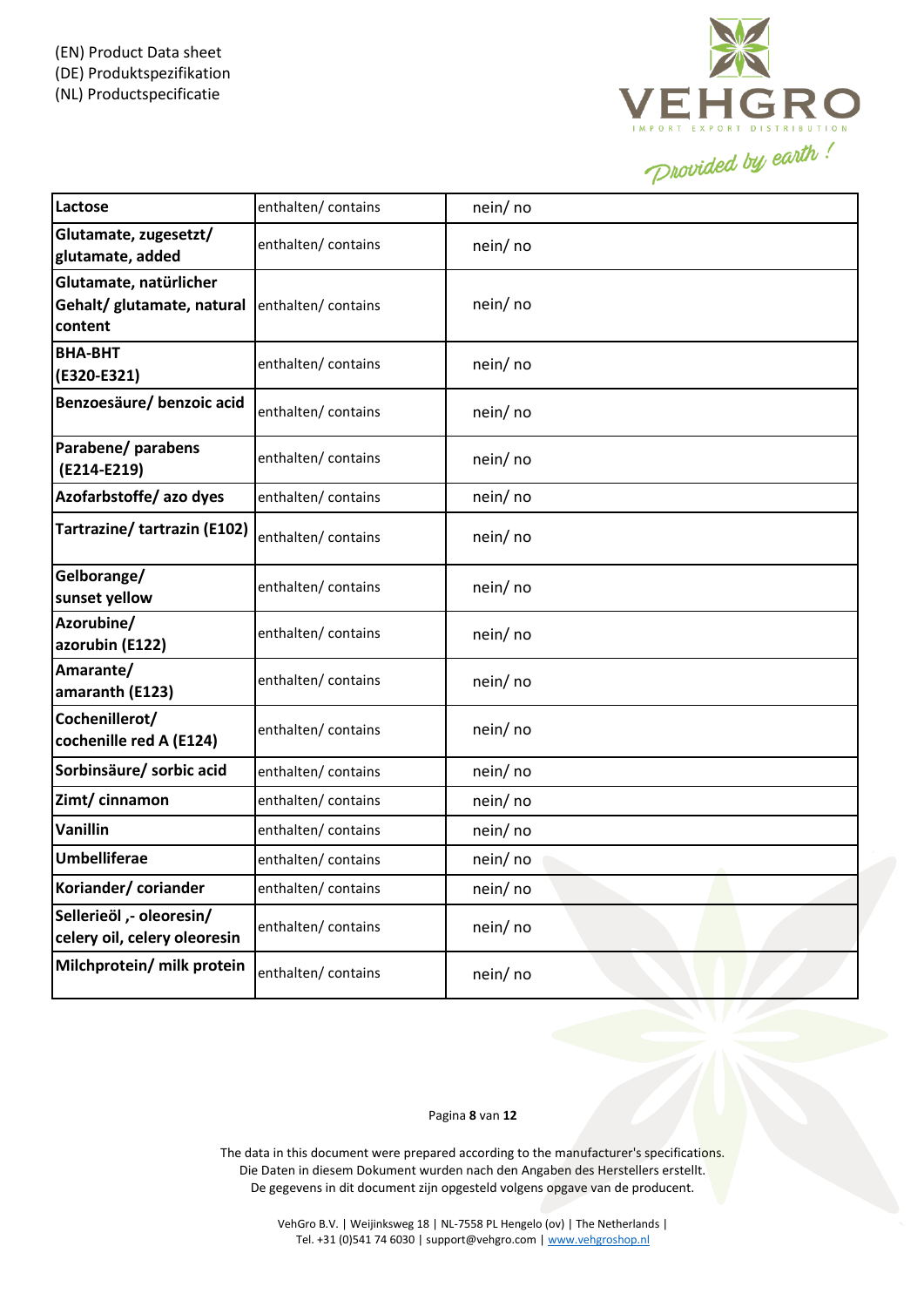

| Nährwerte/ nutritional values                       |                           |  |  |  |
|-----------------------------------------------------|---------------------------|--|--|--|
| kcal/100 g                                          | 206 kcal                  |  |  |  |
| kJ/100 g                                            | 863 KJ                    |  |  |  |
| Eiweiß/ protein g/100 g                             | 22g                       |  |  |  |
| Kohlenhydrate/carbohydrates g/100 g                 | 10 <sub>g</sub>           |  |  |  |
| davon Zucker g/100 g                                |                           |  |  |  |
| Fett/fat g/100g                                     |                           |  |  |  |
| gesättigte Fettsäuren/saturated fatty acids g/100 g |                           |  |  |  |
| Ballaststoffe/ fiber g/100 g                        | 39 g                      |  |  |  |
| Natrium/sodium mg/100 g                             | keine<br>mg<br>Angabe/ no |  |  |  |
| Salz/salt g/100 g                                   | 4g                        |  |  |  |

Pagina **9** van **12**

The data in this document were prepared according to the manufacturer's specifications. Die Daten in diesem Dokument wurden nach den Angaben des Herstellers erstellt. De gegevens in dit document zijn opgesteld volgens opgave van de producent.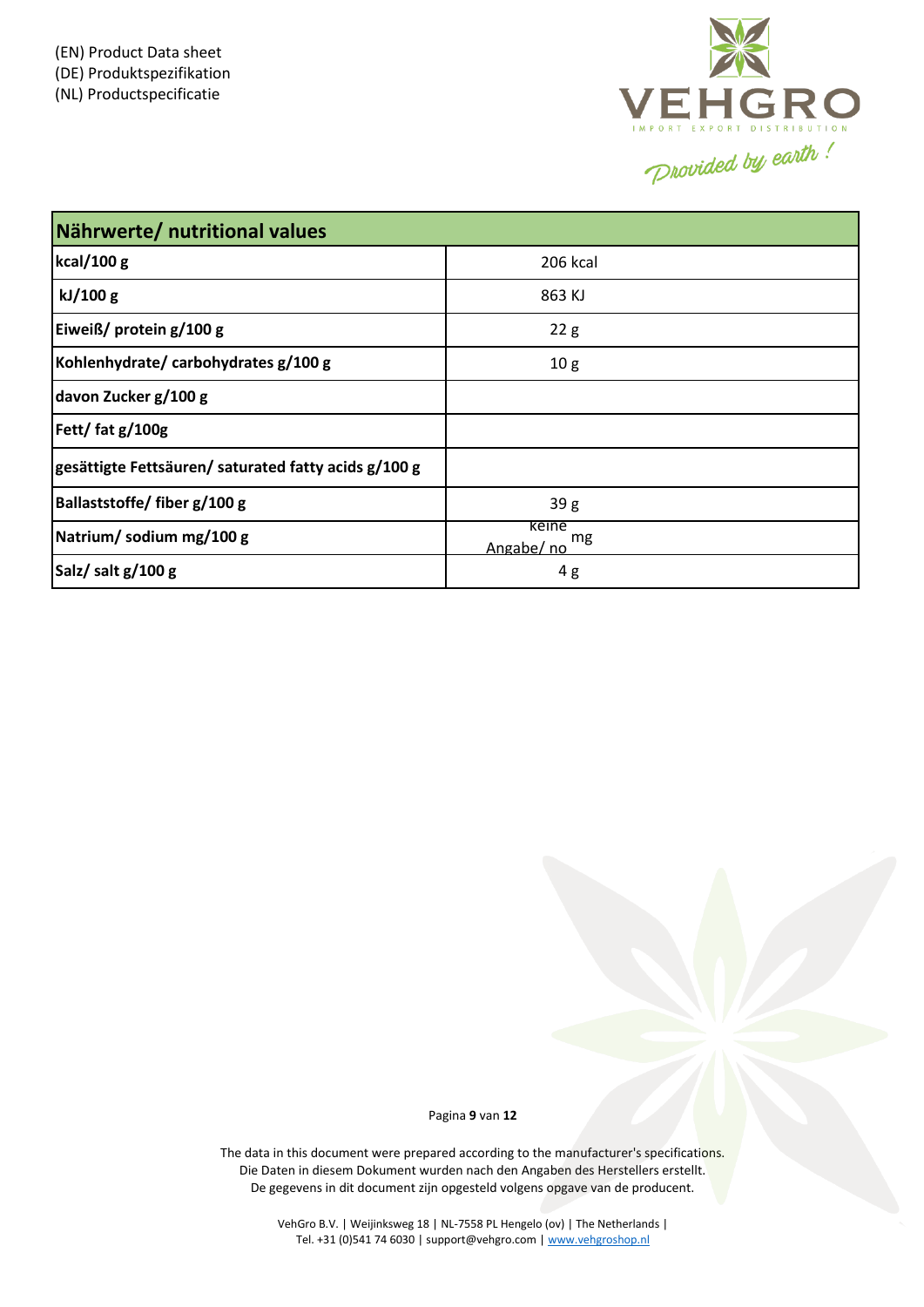

| <b>GVO-Information/ GMO-information</b>                                                                                                                                                                                                                                                                                                    |                                                                                                                                                                                                                                                                                                                                                                                                                                                       |
|--------------------------------------------------------------------------------------------------------------------------------------------------------------------------------------------------------------------------------------------------------------------------------------------------------------------------------------------|-------------------------------------------------------------------------------------------------------------------------------------------------------------------------------------------------------------------------------------------------------------------------------------------------------------------------------------------------------------------------------------------------------------------------------------------------------|
| Enthalt das Produkt GVO gemäß der Verordnung (EG)<br>1829/2003 und 1830/2003? / Does the product<br>contain GMO according to regulations 1829/2003/EC<br>and 1830/2003?                                                                                                                                                                    | nein/no                                                                                                                                                                                                                                                                                                                                                                                                                                               |
| Ist das Produkt aus GVO-Rohstoffen hergestellt oder<br>enthalt es Zutaten, Zusatzstoffe oder Aromen (inkl.<br>Trägerstoffe), die aus GVO hergestellt wurden? / Is<br>the product produced from GMO raw material or<br>contains ingredients, additives or flavor (incl. carriers)<br>which are produced from GMO?                           | nein/ no                                                                                                                                                                                                                                                                                                                                                                                                                                              |
| llst das Produkt oder eines seiner Inhaltsstoffe mit<br>Hilfe von GVO hergestellt (z.B. mit Enzymen,<br>Mikroorganismen, Hilfsstoffen, die aus GVO<br>gewonnen wurden)? / Is the product or any of its<br>ingredients produced with help of GMO (e.g. enzyme,<br>microorganism, additives, derived from GMO)?                              | nein/ no                                                                                                                                                                                                                                                                                                                                                                                                                                              |
| Ist das Produkt entsprechend EG-<br>Gentechnikdurchfürungsgesetz "ohne Gentechnik"<br>(kein GVO enthalten, nicht mit Hilfe von GVO, kein<br>GVO analytisch nachweisbar)? / Is the product<br>according to EC-GMO Implementation Law "GMO-<br>free" (not containing GMOs, produced without help of<br>GMO, no GMO analytically detectable)? | nein/ no                                                                                                                                                                                                                                                                                                                                                                                                                                              |
| Die Erzeugnisse sind ordnungsgemäß deklariert und so verarbeitet, dass die jeweils<br>und die Freiheit von pathogenen Stoffen als gesichert anzusehen ist.                                                                                                                                                                                 | Die Ware entspricht der jeweils geltenden deutschen und europäischen lebensmittelrechtlichen Gesetzgebung.<br>vorgegebenen Mindesthaltbarkeitsdaten mit Sicherheit gewährleistet sind, dass sowohl in quantitativer als auch<br>in qualitativer Hinsicht keine Beanstandungen bezüglich wertbestimmender Teilmengen zu erwarten sind, dass<br>das Risiko für Fremdkörperkontaminationen nach menschlichem und technischem Ermessen ausgeschlossen ist |

Pagina **10** van **12**

The data in this document were prepared according to the manufacturer's specifications. Die Daten in diesem Dokument wurden nach den Angaben des Herstellers erstellt. De gegevens in dit document zijn opgesteld volgens opgave van de producent.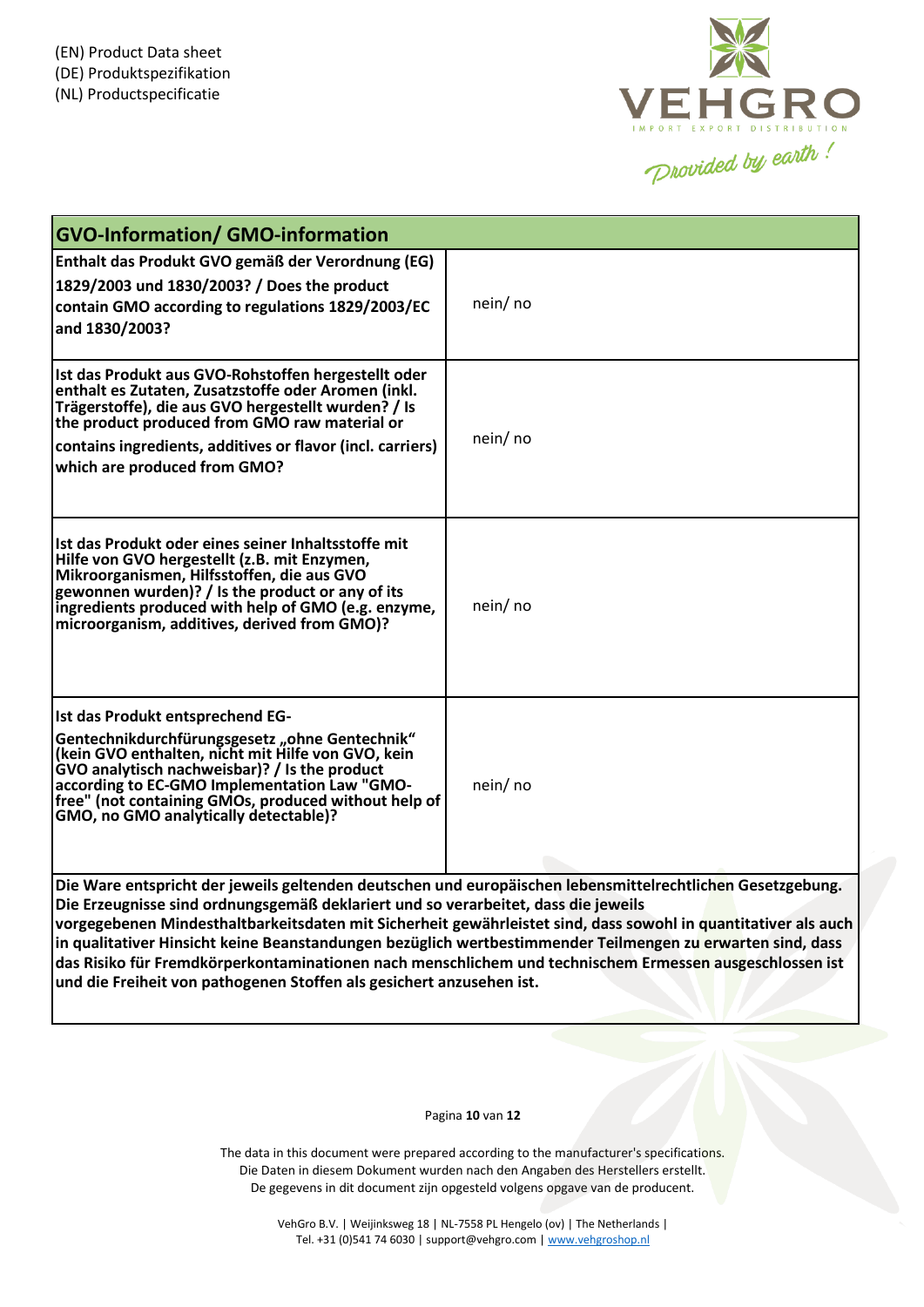

| Verpackung/packaging                                                                                                                                                                                                                                                                                                          |                              |
|-------------------------------------------------------------------------------------------------------------------------------------------------------------------------------------------------------------------------------------------------------------------------------------------------------------------------------|------------------------------|
| Tara-Gewicht der Verpackung/tare weight of the<br>packaging                                                                                                                                                                                                                                                                   | keine Angabe/ no information |
| kg pro Palette/ kg per palett                                                                                                                                                                                                                                                                                                 | keine Angabe/ no information |
| Art der Palette/ palett type                                                                                                                                                                                                                                                                                                  | keine Angabe/ no information |
| Die Verpackung entspricht der Verordnung (EG) Nr. 1935/2004, der Verordnung (EU) Nr. 10/2011 und der<br>Verordnung (EG) Nr. 2023/2006 in der jeweils geltenden Fassung/<br>The packaging conforms to the regulation (EC) No 1935/2004, regulation (EU) No 10/2011 and regulation (EC) No<br>2023/2006 in the current version. |                              |
| Werden Dual Use Additives verwendet?/ Are Dual Use<br><b>Additives in use?</b>                                                                                                                                                                                                                                                | nein/ no                     |
| <b>Enthält die Verpackung Nanopartikel ?/ Does the</b><br>package contain nanoparticles ?                                                                                                                                                                                                                                     | nein/ no                     |
| <b>Enthält Verpackung Phthalate?/ Does the packaging</b><br>contain any phthalate?                                                                                                                                                                                                                                            | nein/ no                     |

Pagina **11** van **12**

The data in this document were prepared according to the manufacturer's specifications. Die Daten in diesem Dokument wurden nach den Angaben des Herstellers erstellt. De gegevens in dit document zijn opgesteld volgens opgave van de producent.